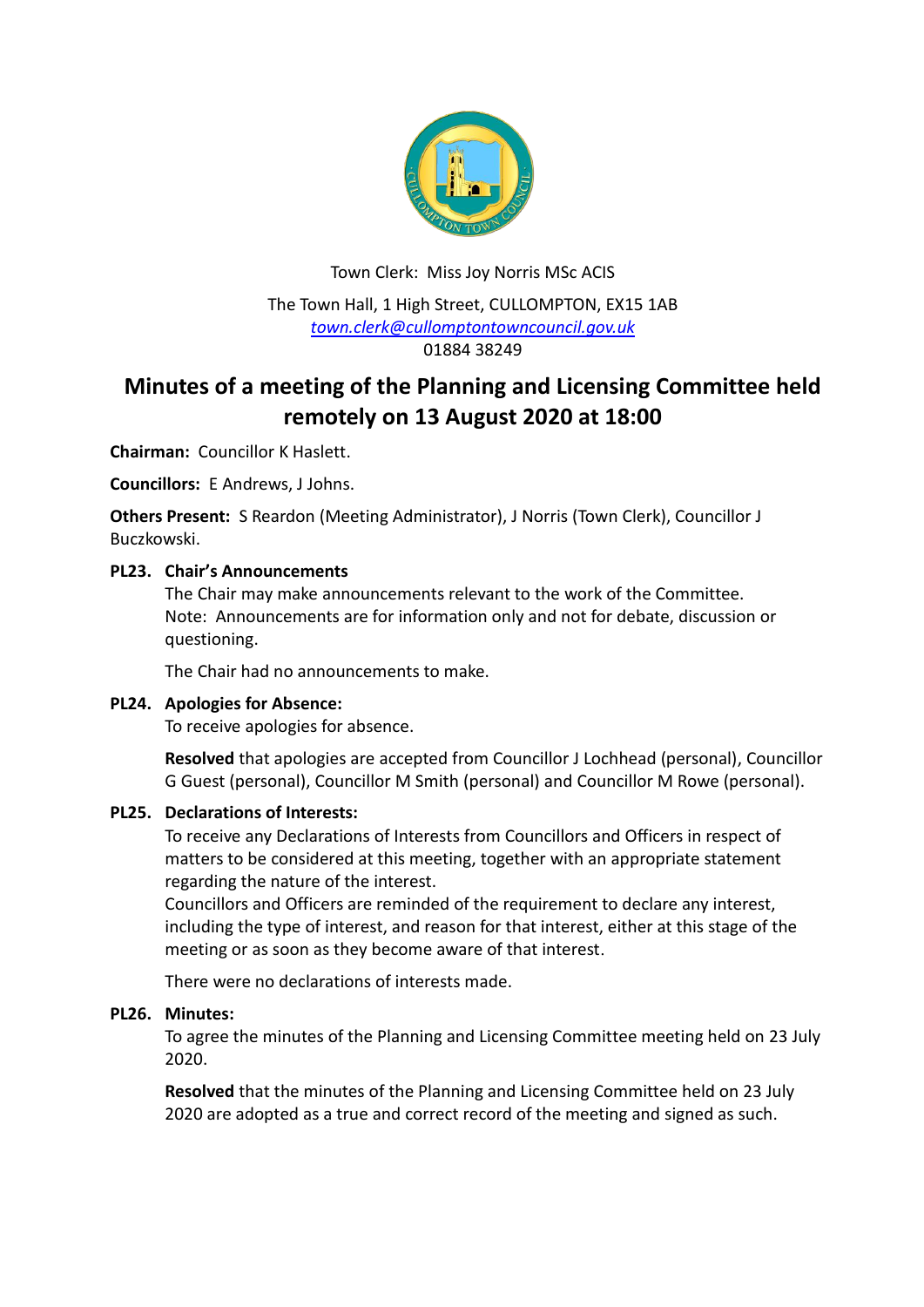### **PL27. Public Participation:**

15 minutes is set aside at the beginning of the meeting to enable members of the public to raise matters which are relevant to the work of the Committee. Up to 3 minutes is allowed for each question. It may not be possible to reply straightaway and the question may only be noted and a written response sent at a later date.

As there were no members of the public present, this part of the meeting did not take place.

#### **PL28. Planning Matters:**

To consider and make comment on planning applications received for Cullompton 21, available to view at the [Planning Portal:](https://planning.middevon.gov.uk/online-applications/search.do?action=simple&searchType=BuildingControl)

a. Land at NGR 301988 106652 (adjacent to Poyle House) [20/00854/FULL.](https://planning.middevon.gov.uk/online-applications/applicationDetails.do?activeTab=documents&keyVal=QBPGQ2KS07T00) Erection of a dwelling (Revised Scheme).

**Resolved** that, as the application appears to have no significant changes, the council **objects** to the application on the grounds that it is overdevelopment of the site and there is insufficient space for vehicles to adequately park and to safely turn around with adequate visibility in the access lane of this proposal.

b. Meadow Barn, Mutterton [20/01029/FULL.](https://planning.middevon.gov.uk/online-applications/applicationDetails.do?activeTab=documents&keyVal=QDEIUNKS04G00) Change of use of agricultural land to provide holiday accommodation for the siting of 4 glamping pods with associated works.

**Resolved** that this application is **supported** on condition that concerns surrounding the management of waste water are addressed.

c. Brookside House, Stoneyford [20/01116/HOUSE.](https://planning.middevon.gov.uk/online-applications/applicationDetails.do?activeTab=documents&keyVal=QDV5JCKS04G00)Erection of an extension and annexe.

**Resolved** that this application is **supported**.

d. Unit 12 (Building 2), Venn Place, Goonvean Business Park [20/01056/FULL.](https://planning.middevon.gov.uk/online-applications/applicationDetails.do?activeTab=documents&keyVal=QDK2EZKS04G00) Installation of 9 windows, external fire escape and single sectional loading door to Building 2.

**Resolved** that this application is **supported**.

# **PL29. Appeal Notice**

[An appeal has been made](https://planning.middevon.gov.uk/online-applications/files/9ABAA368A319180B5F7E9F737F769879/pdf/19_02122_PIP-Appeal_form-1631771.pdf) against the [Planning Authority's refusal](https://planning.middevon.gov.uk/online-applications/files/1CD9CA9F55357F4A29EBC621B89DAF18/pdf/19_02122_PIP-Decision_Notice-1578342.pdf) o[f 19/02122/PIP](https://planning.middevon.gov.uk/online-applications/applicationDetails.do?activeTab=documents&keyVal=Q2T0FGKS07T00) for Permission in Principle for the erection of up to 5 residential units as a rural exceptions site at Land and Buildings at NGR 302056 104022 (Wescott Park), Wescott.

This appeal application is noted.

#### **PL30. Update Reports**

To receive oral update reports as follows:

a. **Neighbourhood Plan.** There was no update to receive.

b. **Garden Village Initiative.** It should be noted that, at the meeting of the Strategic Planning Committee of East Devon District Council, it was resolved to make a recommendation to East Devon District Council to withdraw from the Greater Exeter Strategic Plan. The Cabinet of Mid Devon District Council made a recommendation to the Mid Devon District Council, against the recommendation of the Head of Planning and Regeneration, to withdraw from the Greater Exeter Strategic Plan. Teignbridge